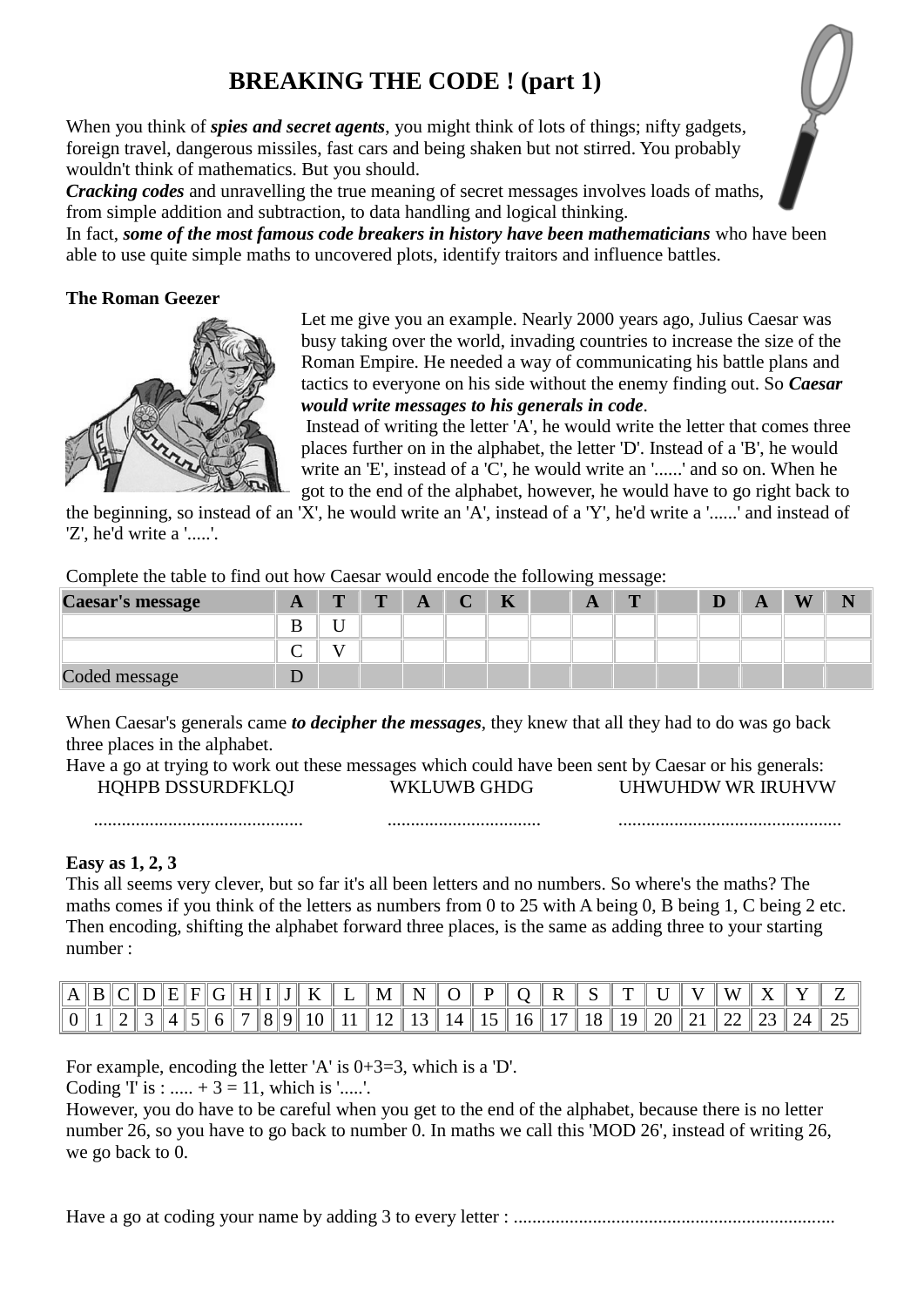Then have a go at coding your name by shifting the alphabet forward by more places by adding greater numbers eg adding 5... then adding 10.

..................................................................... ..................................................................... Then have a go at decoding. If your letters are numbers and encoding is addition, then decoding is subtraction, so if you've coded a message by adding 5, you will have to decode the message by subtracting 5.

### HTSLWFYZQFYNTSX

....................................................

The problem is when you don't know how the message was encoded. If you want to decipher it you have 25 possibilities!

#### **Let's try another code**

Let's use a more difficult operation to encode a message. For instance, multiply each number by 3 and then add 2.

|  |  | $\mathbf{E}$ | $F \parallel G \parallel$ |  |  |  |  |        | $\mid K \parallel L \parallel M \parallel N \parallel O \parallel P \parallel Q \parallel R \parallel$ | $S \parallel T \parallel U$ |                | W <sup>2</sup> |             |        |  |
|--|--|--------------|---------------------------|--|--|--|--|--------|--------------------------------------------------------------------------------------------------------|-----------------------------|----------------|----------------|-------------|--------|--|
|  |  |              |                           |  |  |  |  | 14  15 | 16  17                                                                                                 |                             | 18  19  20  21 |                | ਾ ∠∠ ∥ ∠J ∥ | . Z4 ' |  |
|  |  |              |                           |  |  |  |  |        |                                                                                                        |                             |                |                |             |        |  |
|  |  |              |                           |  |  |  |  |        |                                                                                                        |                             |                |                |             |        |  |

Find the encoded message for : MATHS ARE EASY !

.....................................................................

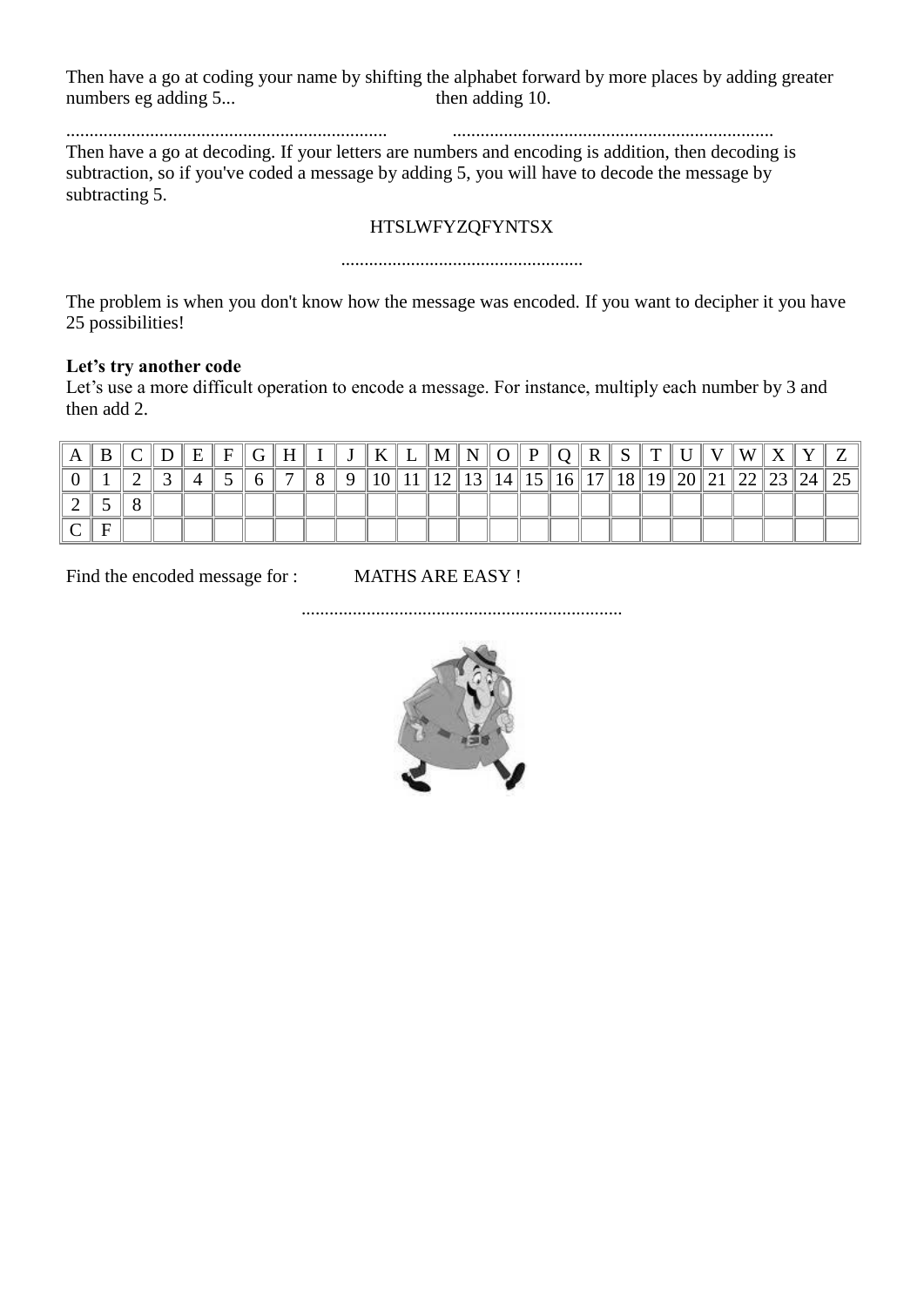# **BREAKING THE CODE ! (part 2)** 'Ancient Runes' *printed from http://nrich.maths.org/*

Let's study another way of coding messages thanks to drawings. Here is a table containing all the letters of the alphabet :

|           |   | Alphabet    |   |   |
|-----------|---|-------------|---|---|
|           | B | $\mathbf C$ | D | E |
|           | G | H           |   |   |
| K         |   | M           |   |   |
| n         |   | R           | O |   |
|           |   |             |   |   |
| ${\bf z}$ |   |             |   |   |

It has six rows (going from left to right) and five columns (going from top to bottom). The Vikings communicated in writing by making simple scratches on wood or stones called runes. Sometimes they were written in a secret or coded way. Here is '**was**' written in coded runes:



Can you work out how the code works using the table of the alphabet?

Here is a message in secret runes:



Can you decipher it ? ……………………………………………………………………………………….

Make up your own message :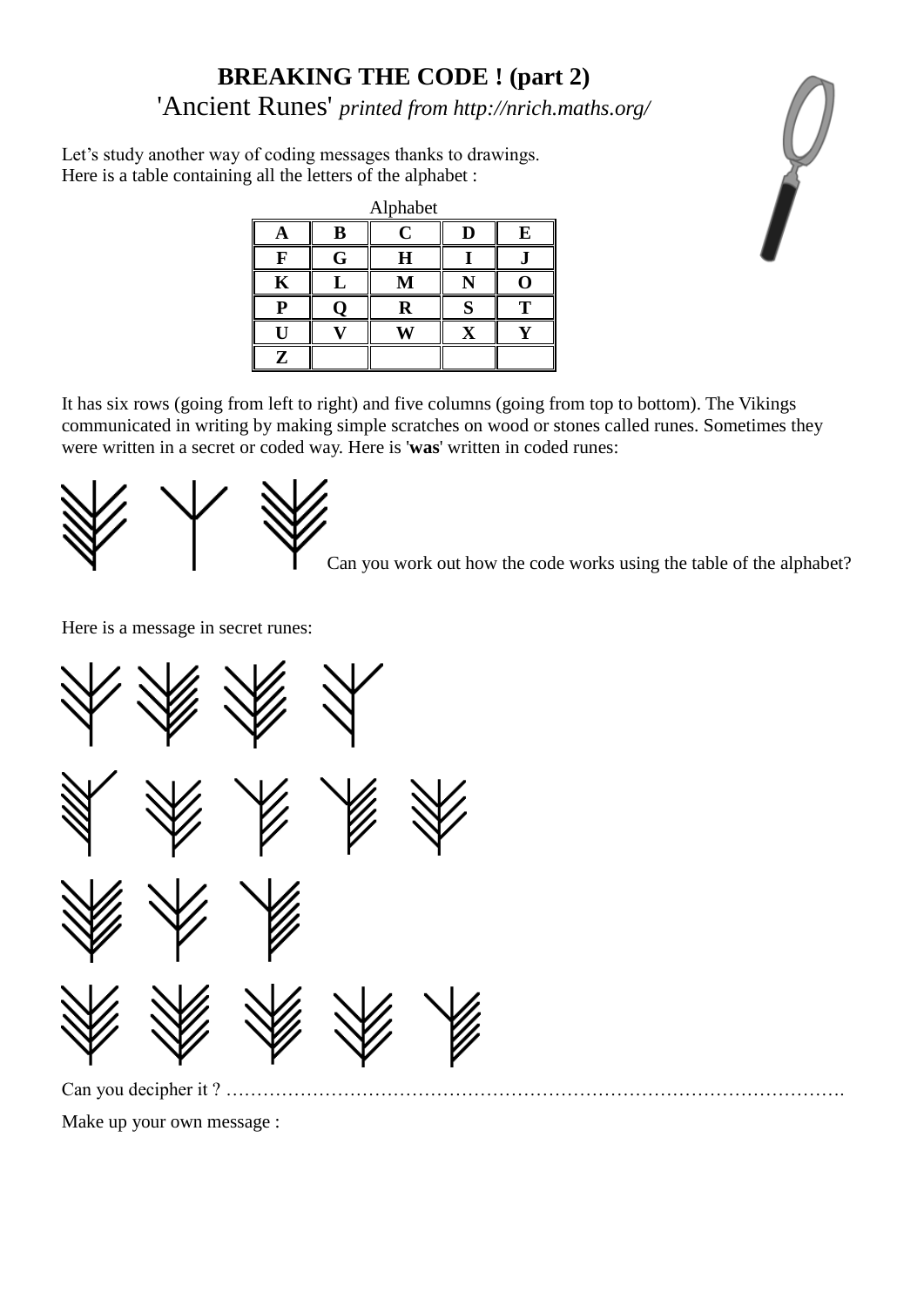## **BREAKING THE CODE ! (part 2)**

### **Treason!**

This type of code was used by Mary Queen of Scots when she was plotting against Elizabeth the First. Mary wanted to kill Elizabeth so that she herself could become Queen of England and was sending coded messages of this sort to her co-conspirator Anthony Babington.







*Elisabeth The First Mary Queen of Scots*

Unfortunately for Mary, there is a very simple way of cracking this code that doesn't involve trial and error, but which does involve… surprise… surprise... **maths** !

- Sport emeanized = BAIJah  $if$ barageruisreeta Lace  $H = 1650f$ Leviscontractofowereach Vernsoffiaca Istraac wazzapazirozza Aogistisvano reasopic noto acatevéasficon matacherro.

Letter sent by Mary Queen of Scots to her co-conspirator Anthony Babington. Every symbol stands for a letter of the alphabet.

The graph below shows the average frequency of letters in English. To compile the information, people looked through thousands and thousands of books, magazines and newspapers, and counted the number of times each letter came up.



In English, which is the most commonly used letter ? ......

In any piece of writing, on average, how often do we use E ? ........

Which is the second most common letter ? ...... and the third most commonly used letter ? .......

Let's complete the table below : *Average Frequency of letters in English*

| Letters                    |        |  |  |  |  | -<br>. . |
|----------------------------|--------|--|--|--|--|----------|
| $\frac{9}{6}$<br>Frequency | $\sim$ |  |  |  |  |          |

This information that can help you to crack codes.

All Elizabeth the First's Spy-Master had to do to crack Mary's code, was to look through the coded message and count the number of times each symbol came up. The symbol that came up the most would probably stand for the letter 'E'.

When you crack codes like this, by looking for the most common letter, it's called **'frequency analysis'**, and it was this clever method of cracking codes that resulted in Mary having her head cut off !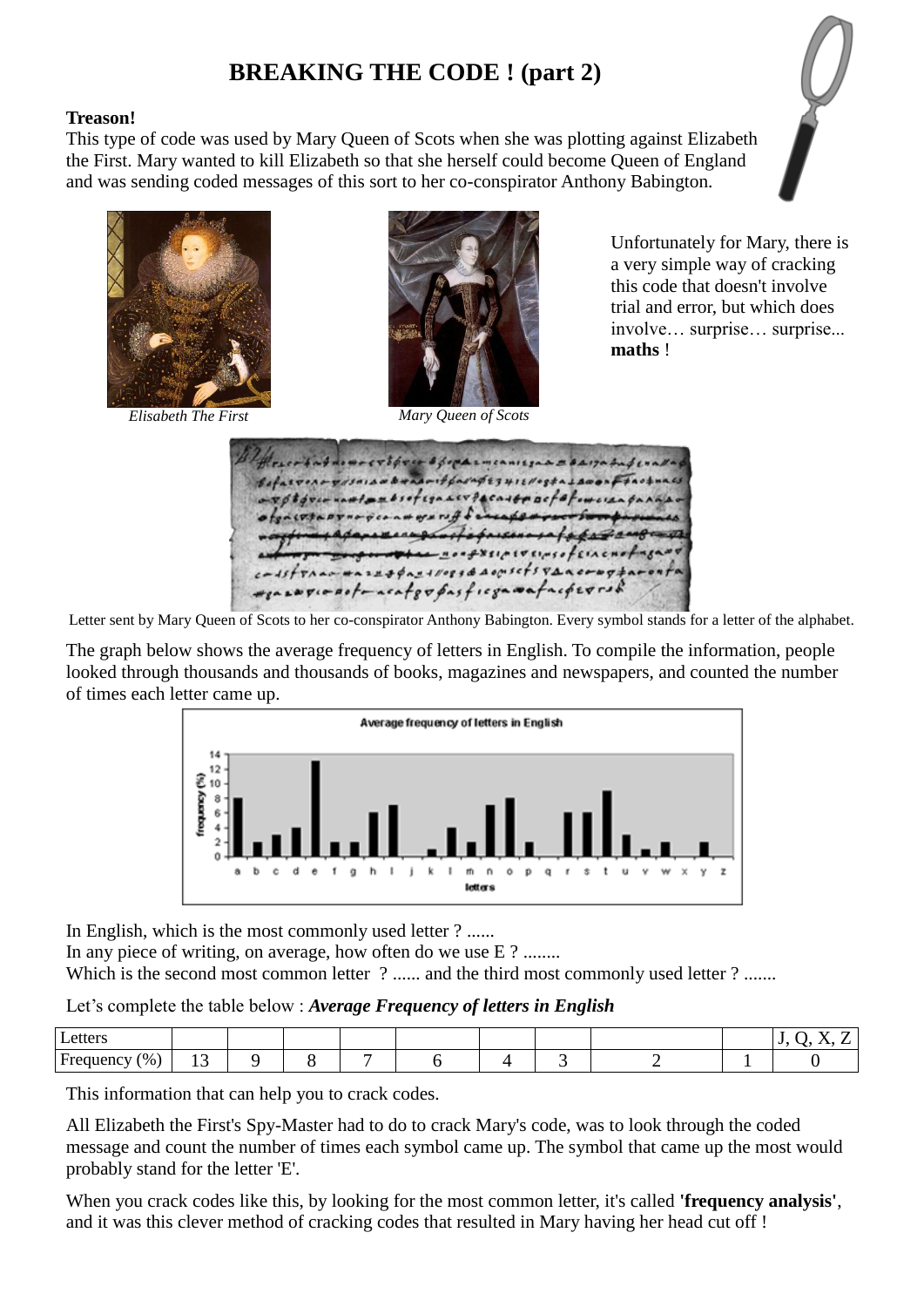#### **Test your talents**



Cracking these coded messages doesn't just involve looking for the most common symbol, you can also look for symbols that are all out on their own in the message ie one letter words. There are only two one-letter words in English, 'A' and 'I', so a lone symbol would have to stand for an 'A' or 'I'. Another thing you can look out for are common words. The most common three letter words in English are 'the' and 'and', so if you see a group of three symbols that comes up quite a lot, they could stand for 'the' or 'and'.

If you would like to test out these code breaking tips and your new code breaking talents, have a look at [Simon Singh's Black Chamber.](http://www.simonsingh.net/The_Black_Chamber.html) It has Caesar shift and frequency analysis puzzles for you to break, and other codes that you can try to unravel.

For more information about other secret codes that have been used throughout history, check out [Simon](http://www.simonsingh.net/)  [Singh's web site.](http://www.simonsingh.net/) It's packed full of information about all sorts of codes, including the famous story Enigma, the code machine used by the Germans during WWII. The Germans thought their code was invincible, but incredibly, British mathematicians managed to break the code and read all the messages sent by the Germans during the war. Historians think that having this inside information shortened the war by two whole years.

#### **WARNING**

After reading this, you might fancy making up some codes of your own, and writing you own secret messages. BE WARNED. Other people have also read this article and they too will be top mathematical codebreakers. Spies are everywhere, so be careful - who's reading your messages?